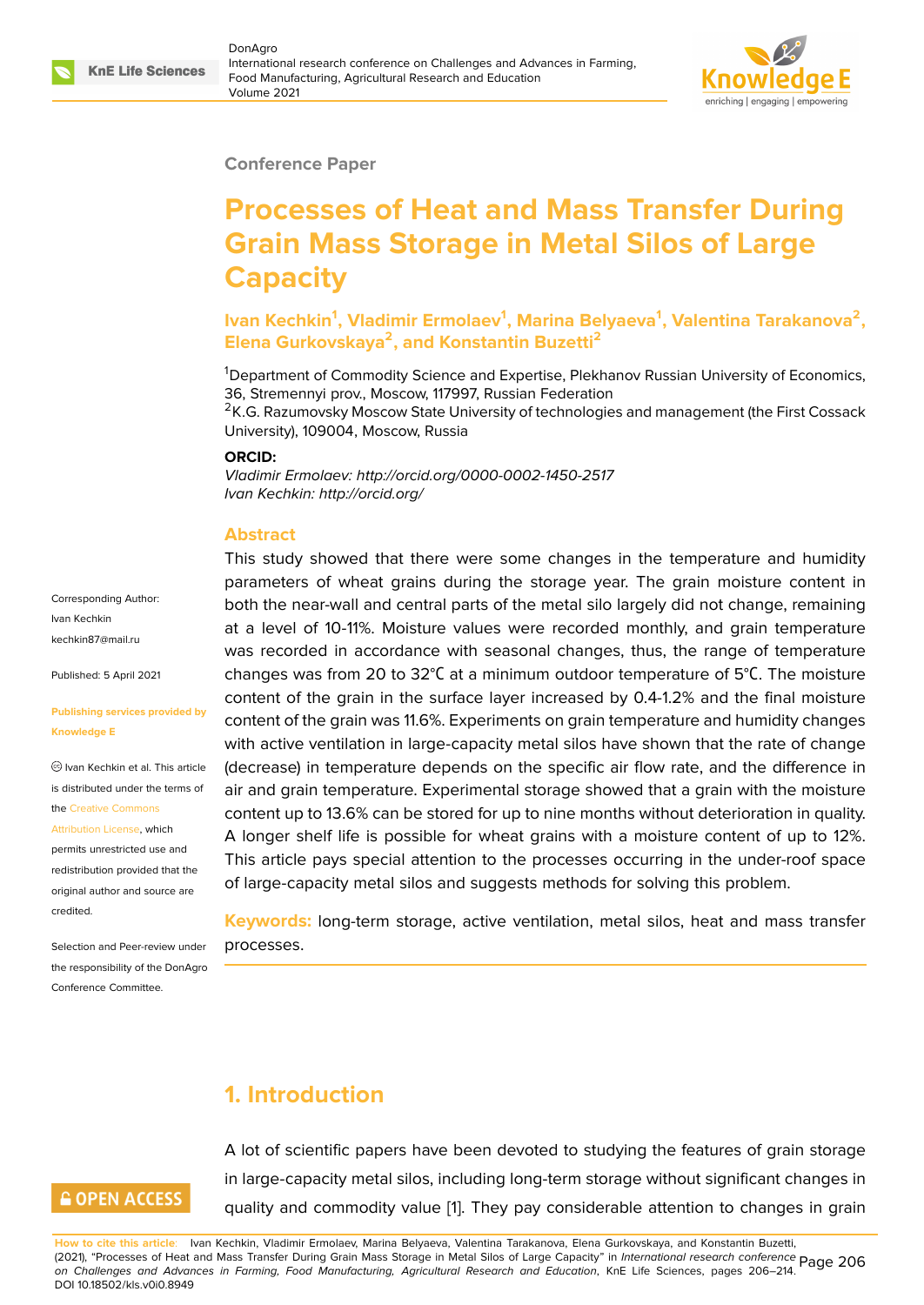quality at different storage periods, determining the effectiveness of active ventilation of the grain mass in order to cool the grain in various climatic conditions [2].

Metal silos of large capacity (MSLC) create the most unfavorable storage conditions in the upper part of the grain embankment [3].

Grain harvesting, formation of grains, lots of uniform quality, post-har[ve](#page-7-0)st ripening of the grain mass in the south of the Russian Federation (for example, the Krasnodar Territory) are carried out in summer from [Ju](#page-7-1)ne to September. The average daily air temperature during this period varies from 15 to 30°С, while the average values of night air temperatures (according to the Climate Statistics website of Russia, statistical data are given for the last ten years) range from 10 to 25°С, and daily temperatures vary from 15 to 35°C [4]. It is obvious that the temperature of the grain mass during storage corresponds to the average air temperature during harvesting, and the grain requires cooling. Given that night air temperatures are statistically likely lower than the grain temperature, ve[nti](#page-7-2)lation for cooling should be carried out at night. In relation to the use of outdoor air for active ventilation of grain, its relative humidity is important [5]. When the air temperature is below  $20^{\circ}$ C, it is actually advisable to cool the grain mass in silos; the relative humidity reaches values of 70–75%. It is known that at such humidity values, the moisture content of wheat and barley grain is critical, that is, 14.0 - [14](#page-7-3).5%. In other words, there is a danger of grain moistening when cooling the grain mass with a temperature of 25–29°С due to sorption of moisture from the air if the grain moisture was at the level of 12–13% [6].

The need for grain cooling is justified by the results of studies of the wheat quality stored in MSLC with a diameter of 15.2m. It is established that at a temperature of 10°С with a humidity of 11-15%, w[he](#page-7-4)at can be stored for up to twelve months without changing its quality indicators. At a temperature of 20°С it can be stored without changing the quality for twelve months only with a moisture content of not more than 12%. The grain with a moisture content of 13-14%, after three months of storage, shows some indicators of deterioration (sowing properties, a decrease in the activity of dehydrogenases, an increase in the acid number of fat), and after nine months, the respiration rate increases approximately twice. At a temperature of 30°C, grain storage without deterioration was observed for two months with a moisture content of not more than 13%. At humidity from 13 to 14%, quality deterioration occurred already in the first month of storage. By the time of three months, the quality indicators have significantly worsened: the natural mass, germination energy and germination rate have decreased [7], the acid number of fat, the respiration rate have increased, and the quality of gluten has decreased.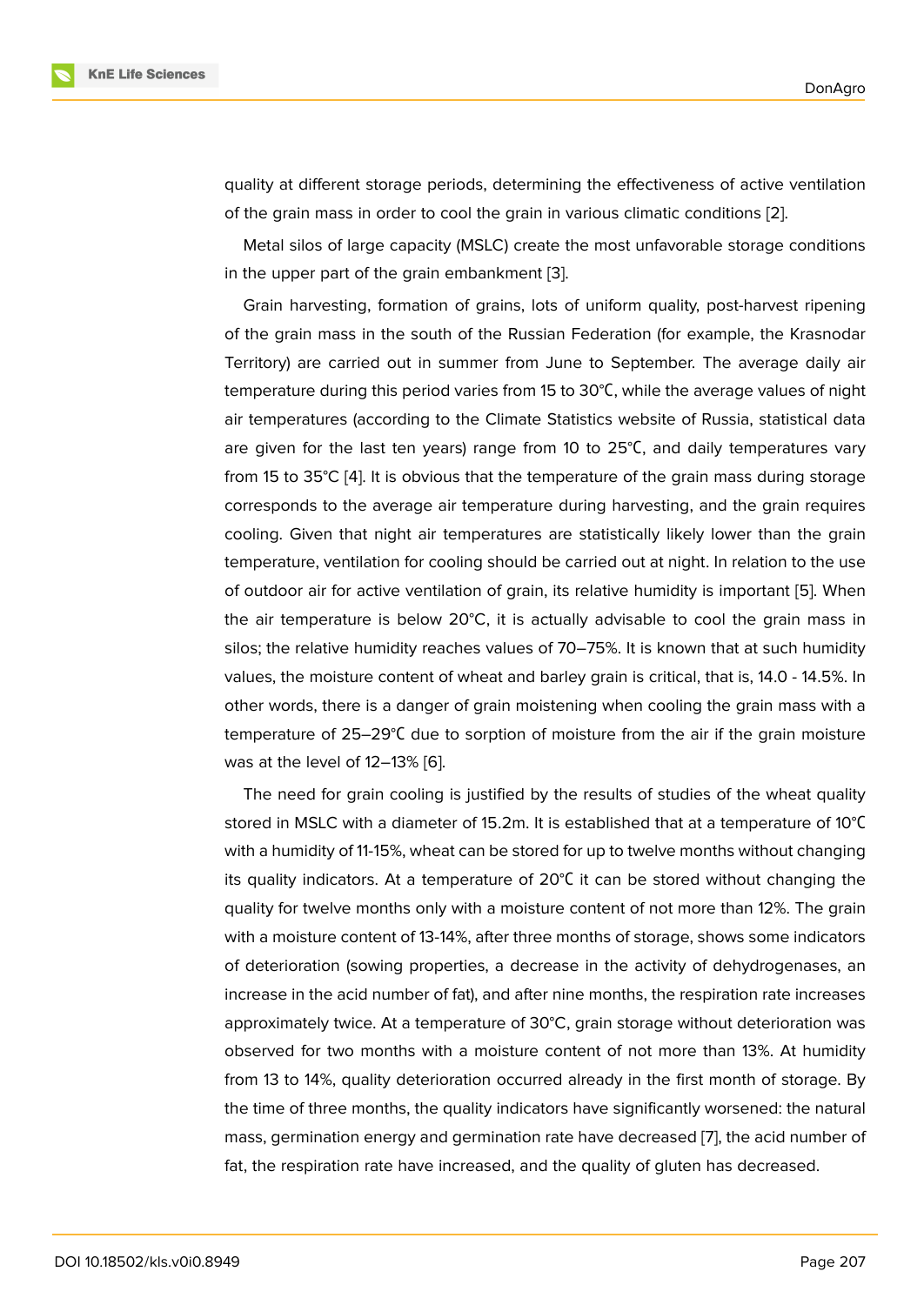### **2. Methods and Equipment**

At night the grain is ventilated with outside air. In the study there were the air parameters characteristic of late September and early October: temperature  $AT = 10^{\circ}C$ , relative air humidity  $\phi$ B=60%. With these parameters, the moisture content of air is dA = 5.58 g/m<sup>3</sup>, (Table 1), compiled on the basis of the I-d diagram [8].

For practical calculations, taking into account the current values of temperature (t) and relative humidity (φ), we can use the following formulas that we obtained based on the data in Table 1.

$$
d = k \times e^{0.07 \times t}, \tag{1}
$$

where d - moisture content of air, g/m<sup>3</sup>;

k – coefficient, taking into account the value of the relative humidity of the air for which the moisture content is calculated;

e – base of the natural logarithms;

t – current value of air temperature, °C.

$$
k = 0,045 \times \varphi - 0,02.
$$
 (2)

The standard deviation in the temperature range from 35 to minus 15°C is 0.9887 for *d*, and 1.0000 for *k*, which confirms the accuracy of the approximation and the formulas can be used for practical calculations.

Instructions for the active ventilation of the grain and oil seeds (machinery and technology), for wheat with a moisture content of up to 14%, recommend a specific air flow rate q = 10 m $^3$ /h per a ton of grain. The rate of decrease in grain temperature Vt  $= 0.2$ °C for one hour of ventilation, this parameter is taken on the bases of the results of the all-Russian Research Institute of Grain and its Processed Products (VNIIZ) studies when ventilating wheat in a metal container with a diameter of 22.8 m and a mound height of 17 m.

### **3. Results**

Experiments on changes in grain temperature and humidity with active ventilation in metal silos showed that the rate of change (decrease) in temperature depends on the specific air flow rate, the difference in air and grain temperatures. Analyzing the data shown in the graphs, we can conclude that the average hourly rate of decrease in grain temperature (initial temperature 22°C) varies from 0.20 to 0.12°C/h, and the first day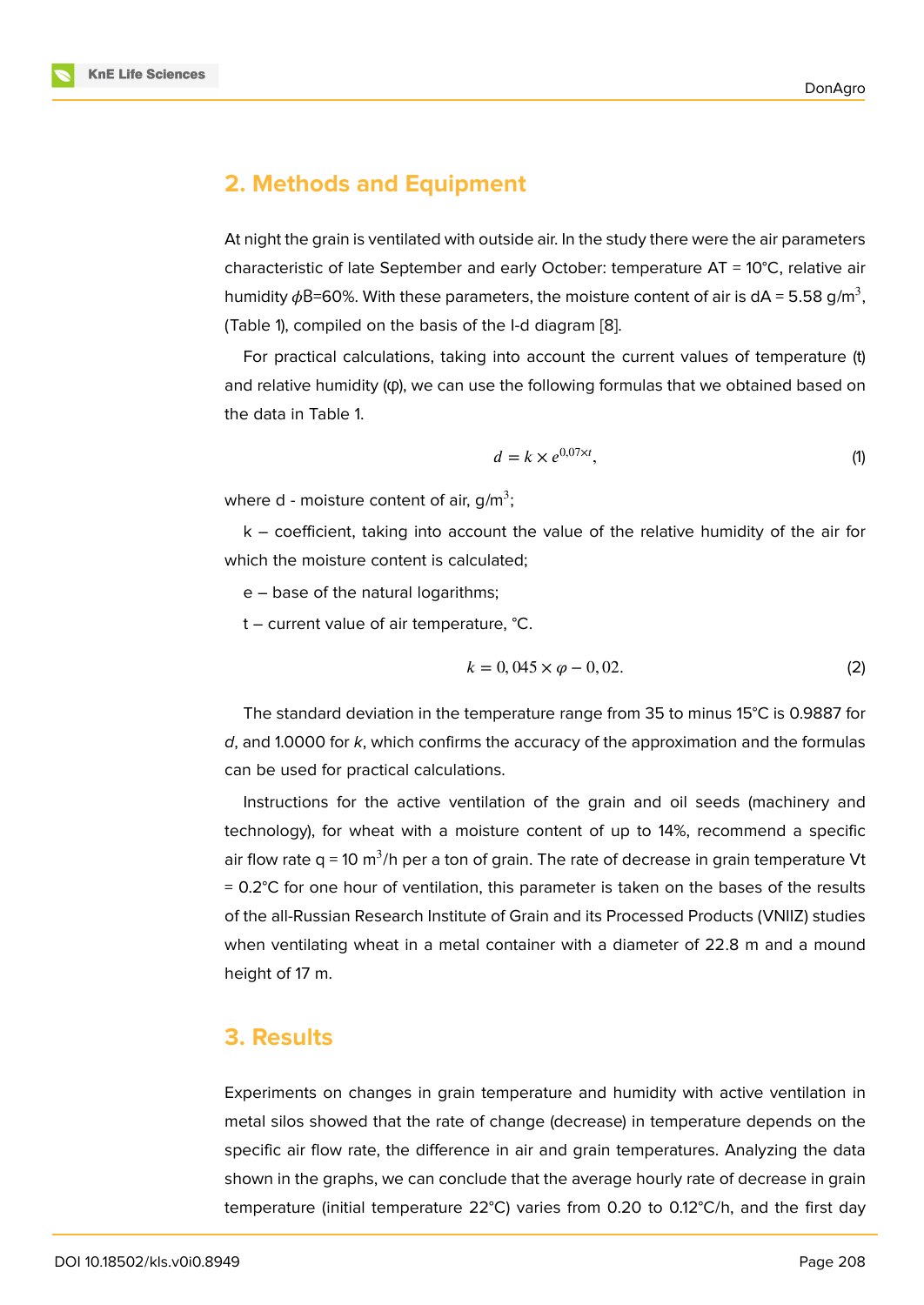| Air<br>temperature t,<br>°C | at atmospheric pressure of 745 mm Hg |       |       |       |       |       |       |       |
|-----------------------------|--------------------------------------|-------|-------|-------|-------|-------|-------|-------|
|                             | relative humidity φ, %               |       |       |       |       |       |       |       |
|                             | $100*$                               | 90    | 80    | 70    | 60    | 50    | 40    | 30    |
| $-15$                       | 1,25                                 | 1,13  | 1,00  | 0,88  | 0,75  | 0,63  | 0,50  | 0,37  |
| $-10$                       | 1,96                                 | 1,76  | 1,57  | 1,37  | 1,18  | 0,98  | 0,78  | 0,58  |
| -5                          | 3,02                                 | 2,72  | 2,42  | 2,11  | 1,81  | 1,51  | 1,21  | 0,91  |
| 0                           | 4,62                                 | 4,16  | 3,70  | 3,23  | 2,77  | 2,31  | 1,85  | 1,39  |
| 5                           | 6,61                                 | 5,95  | 5,29  | 4,63  | 3,97  | 3,31  | 2,64  | 1,97  |
| 6                           | 7,16                                 | 6,44  | 5,73  | 5,01  | 4,30  | 3,58  | 2,68  | 1,78  |
| 7                           | 7,70                                 | 6,93  | 6,16  | 5,39  | 4,62  | 3,85  | 3,08  | 2,31  |
| 8                           | 8,25                                 | 7,43  | 6,60  | 5,78  | 4,95  | 4,13  | 3,30  | 2,47  |
| 9                           | 8,79                                 | 7,91  | 7,03  | 6,15  | 5,27  | 4,40  | 3,52  | 2,64  |
| 10                          | 9,34                                 | 8,41  | 7,47  | 6,54  | 5,58  | 4,67  | 3,74  | 2,81  |
| 11                          | 10,08                                | 9,07  | 8,06  | 7,06  | 6,05  | 5,04  | 4,03  | 3,02  |
| 12                          | 10,82                                | 9,74  | 8,66  | 7,57  | 6,49  | 5,41  | 4,33  | 3,25  |
| 13                          | 11,55                                | 10,40 | 9,24  | 8,09  | 6,93  | 5,78  | 4,62  | 3,46  |
| 14                          | 12,29                                | 11,06 | 9,83  | 8,60  | 7,37  | 6,14  | 4,92  | 3,70  |
| 15                          | 13,03                                | 11,73 | 10,42 | 9,12  | 7,82  | 6,52  | 5,21  | 3,90  |
| 20                          | 18,00                                | 16,20 | 14,40 | 12,60 | 10,80 | 9,00  | 7,20  | 5,40  |
| 25                          | 24,60                                | 22,14 | 19,68 | 17,22 | 14,76 | 12,30 | 9,84  | 7,38  |
| 30                          | 33,34                                | 30,00 | 26,67 | 23,34 | 20,00 | 16,67 | 13,34 | 10,01 |
| 35                          | 44,84                                | 40,36 | 35,87 | 31,39 | 26,90 | 22,42 | 17,94 | 13,46 |
| 40                          | 59,98                                | 53,98 | 47,98 | 41,99 | 35,99 | 29,99 | 23,99 | 17,99 |
| 45                          | 79,98                                | 71,89 | 63,90 | 55,92 | 47,93 | 39,94 | 31,95 | 23,96 |

TABLE 1: Moisture content of air.

Moisture content of air *d* g/m<sup>3</sup> at various values of temperature and relative humidity

of ventilation corresponds to a higher value. These figures correspond to a difference of air and grain temperatures of 10°C and a specific air supply during ventilation - 10  $m^3$ /hxt. With a temperature difference of 20°C, the indicated values of the decrease rate in the temperature of the grain mass are slightly higher, up to 0.24°C/h. For the conditions of the south of Russia, the temperature difference between the outside air and the grain mass of more than 10°C is unlikely. On this basis, the average hourly rate of decrease in grain temperature with active ventilation for calculation can be taken in the range of 0.12  $\div$  0.18°C/h with a specific air flow rate of 10 m $^3$ /h $\times$ t [9].

The analysis of the specific cost of electricity for grain ventilation at different specific air flow rates was conducted. It was established that at a specific air flow rate of 10 m $^3$ /hxt, the energy consumption is 0.12 kW/hxt; and at 20 m $^3$ /hxt, the[y i](#page-7-5)ncrease by 0.18 kW/h×t. The given values correspond to a temperature difference of 10°С. With large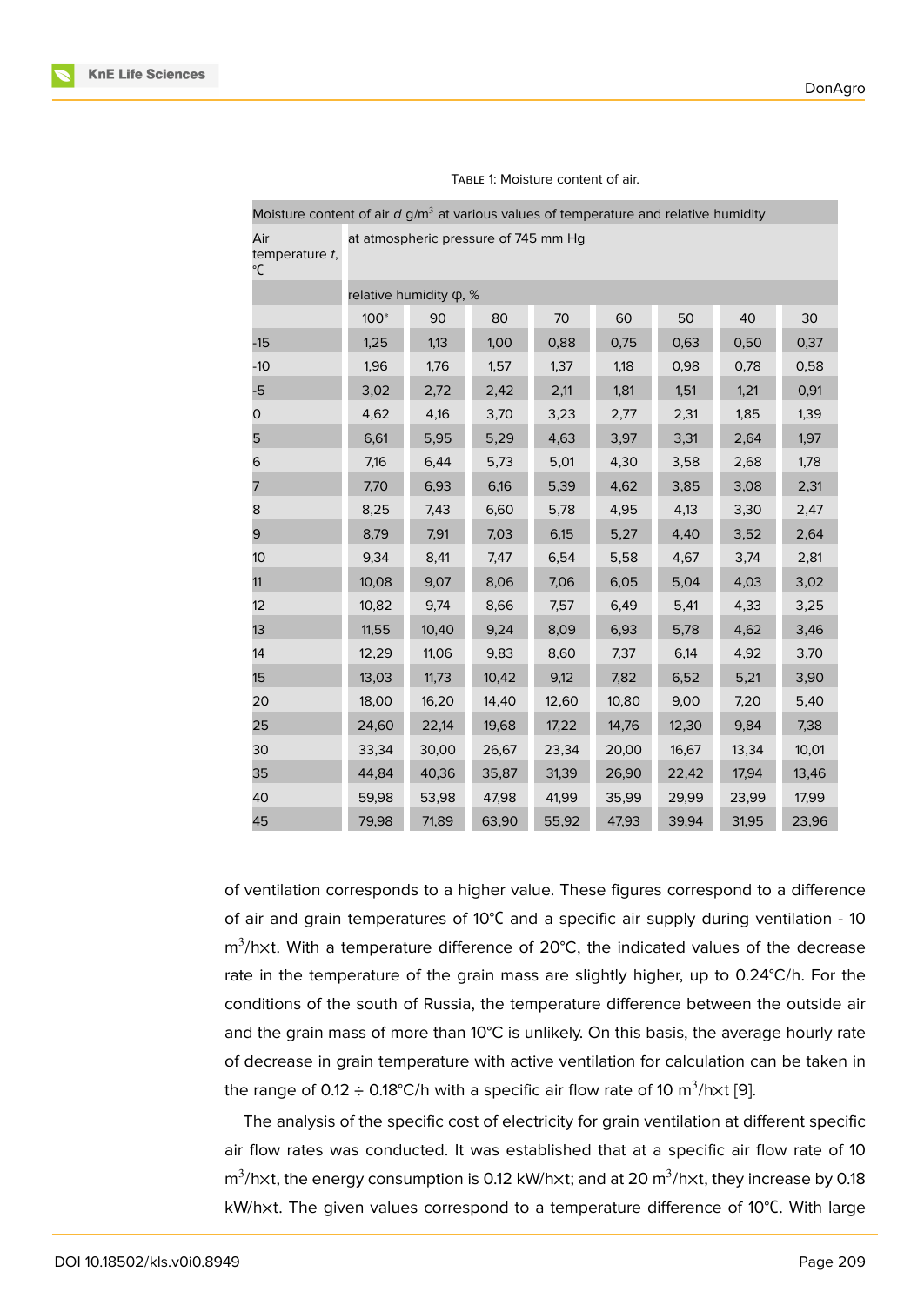values of the temperature difference, the specific energy consumption is reduced more than two times.

When the grain is stored in metal containers, daily temperature change of 10 $\degree$ C or more can occur in the wall layer with a thickness of up to 0.05 m. Moreover, in a silo with a capacity of up to 4000 tons this layer accounts for less than 1% of the grain mass [10].

The shelf life of freshly harvested grains with a moisture content of 14%, according to the general technological regulations for elevators and grain receiving enterprises, for [wh](#page-7-6)eat, rye, barley, oats and rice without ventilation, is predicted up to 12 months (at a temperature range from 5 to 25°C) [11].

The condensate formation in the super-grain space of a metal silo is possible with a sharp drop in temperature (more than 10°С) even at a grain temperature of 10°С in the embankment and at a relative humidity of intergranular spaces of 65%. In this case, the relative humidity of the air in the upper part of the embankment increases when air enters the super-grain space up to 90%, which leads to the transition through the dew point and the formation of condensate. It should be noted that in the cross section of the silo, the density of the grain mass is different (in the center it is higher, to the periphery - lower). In the center, grain cooling is slower. The temperature field along the silo section is uneven, in the center it is from 10 to 14°C, in the zone closer to the walls - from 2 to 8°С. At the same time, the moisture content of wheat grains did not exceed 14%.

Experimental storage showed that the grain with a moisture content of up to 13.6% without deterioration in quality can be stored for up to nine months. A longer shelf life is possible for wheat grains with a moisture content of up to 12% [12].

The existing approaches to the analysis of the reasons for the lower technological suitability of metal silos in comparison with reinforced concrete containers for long-term grain storage do not give proper attention to the processes takin[g p](#page-7-7)lace in the underroof space of a metal silo, and, as a result, do not consider all possible measures that can correct this situation.

It should be emphasized that the grain-filled inner surfaces of the metal silo are practically not exposed to the risks of condensation of moisture contained in the intergranular air, which is explained by the specifics of phase balancing between the surfaces of the grains and the intergranular air [13].

It is from the last statement in this part that the simplest and least costly way to improve the conditions for ensuring the grain quality preservation during its long-term storage in a metal silo is as follows: it is necessary to l[oad](#page-7-8) such silo with the grain completely,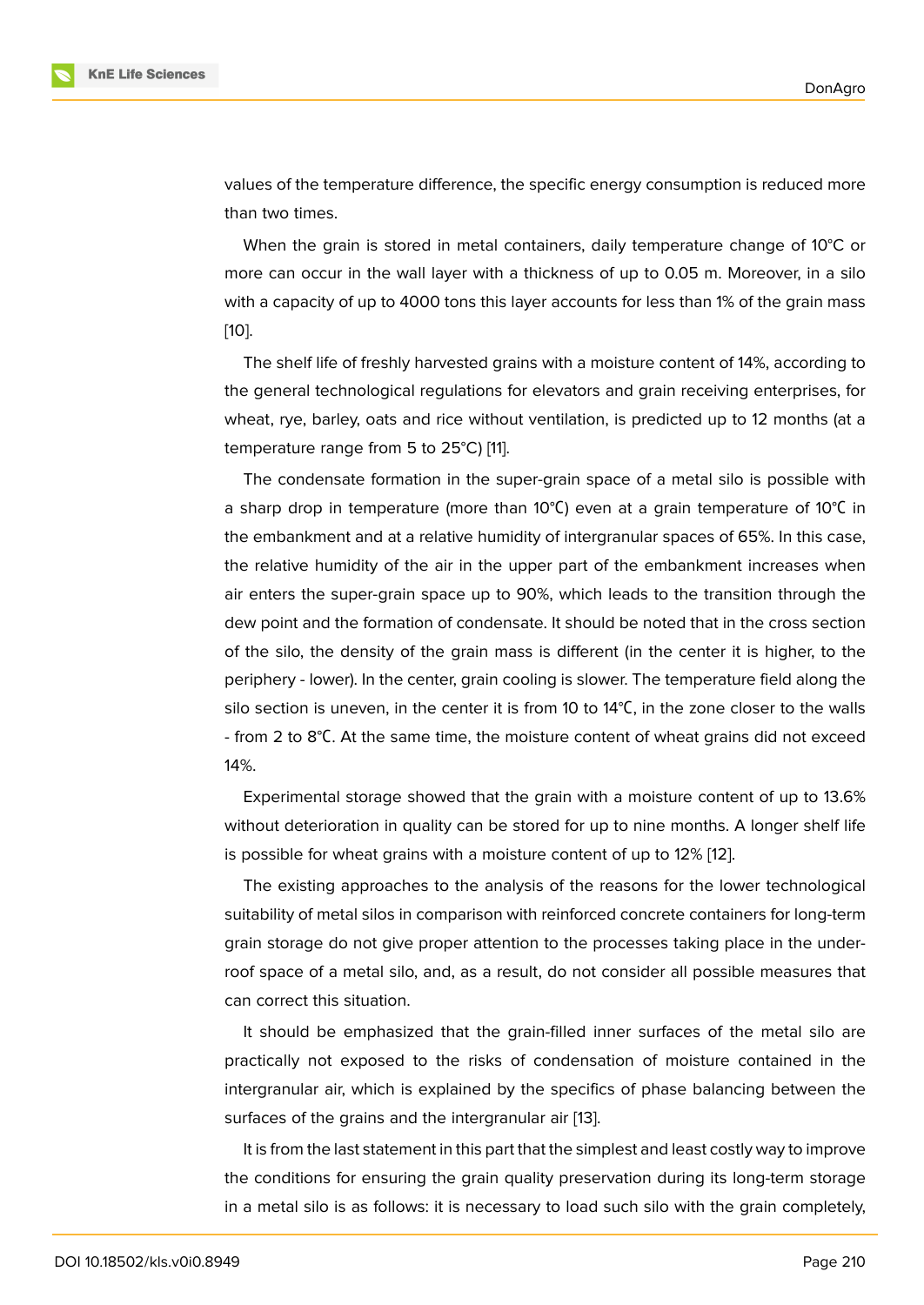preferably under the neck, leaving as little free grain space as possible. This minimizes the area of the inner surfaces of the metal silo, on which moisture condensation is possible to occur and to contact with the grain subsequently. It should be borne in mind that not all designs of metal silos allow loading grains under the neck [14].

### **4. Discussion**

An effective method of reducing the possible moisture condensation on the inner surface of the roof is a proper organization of its convective ventilation. In housebuilding technologies, such a problem is well known and has proven solutions that can very well be applied to provide ventilation of the under-roof space of a metal silo. The essence of these decisions is to provide an under-roof space with specially directed movement of convective ascending flows of external air.

Such free air convection in the under-roof space can be achieved by installing a set of special air supply and air discharge aerators, moreover, air discharge aerators should be installed at the upper marks of the roof, and air supply aerators are closer to its lower cut. In some roof constructions, manufacturers declare an annular gap along the lower perimeter of the roof - it could be considered as a distributed air supply aerator. The outer surface of the roof supplied with a design set of aerators - inlet and outlet ones. However, this is a task for manufacturers of silos as aerators' installation cannot be fully implemented by the operating organization. Manufacturers of silos do not pay enough attention to this problem. The standard air distribution devices installed on the roof of the silo, in essence, solve the problem of air inlet and outlet into and out the silo when loading or unloading grain, as well as with active ventilation of grain in the silo. Numerous data and materials at our disposal confirm that the practiced arrangement of such air-distributing devices on the silo roof does not provide full convective ventilation of the inner surfaces of the silo roof and, accordingly, does not help to reduce the risks of grain moistening with moisture condensation [15].

Another passive technique that can reduce the risks of the described condensation of moisture is the thermal insulation of surfaces [16]. Moreover, it is advisable to carry out such insulation first of all at the silo roof. [The](#page-8-0)rmal insulation of the walls of the silo, apparently, will give a much smaller economic effect due to its significantly higher costs (because of large area) and lower technolog[ica](#page-8-1)l efficiency. The indicated trick also belongs to the category of recommended design solutions for manufacturers of silos [17, 18].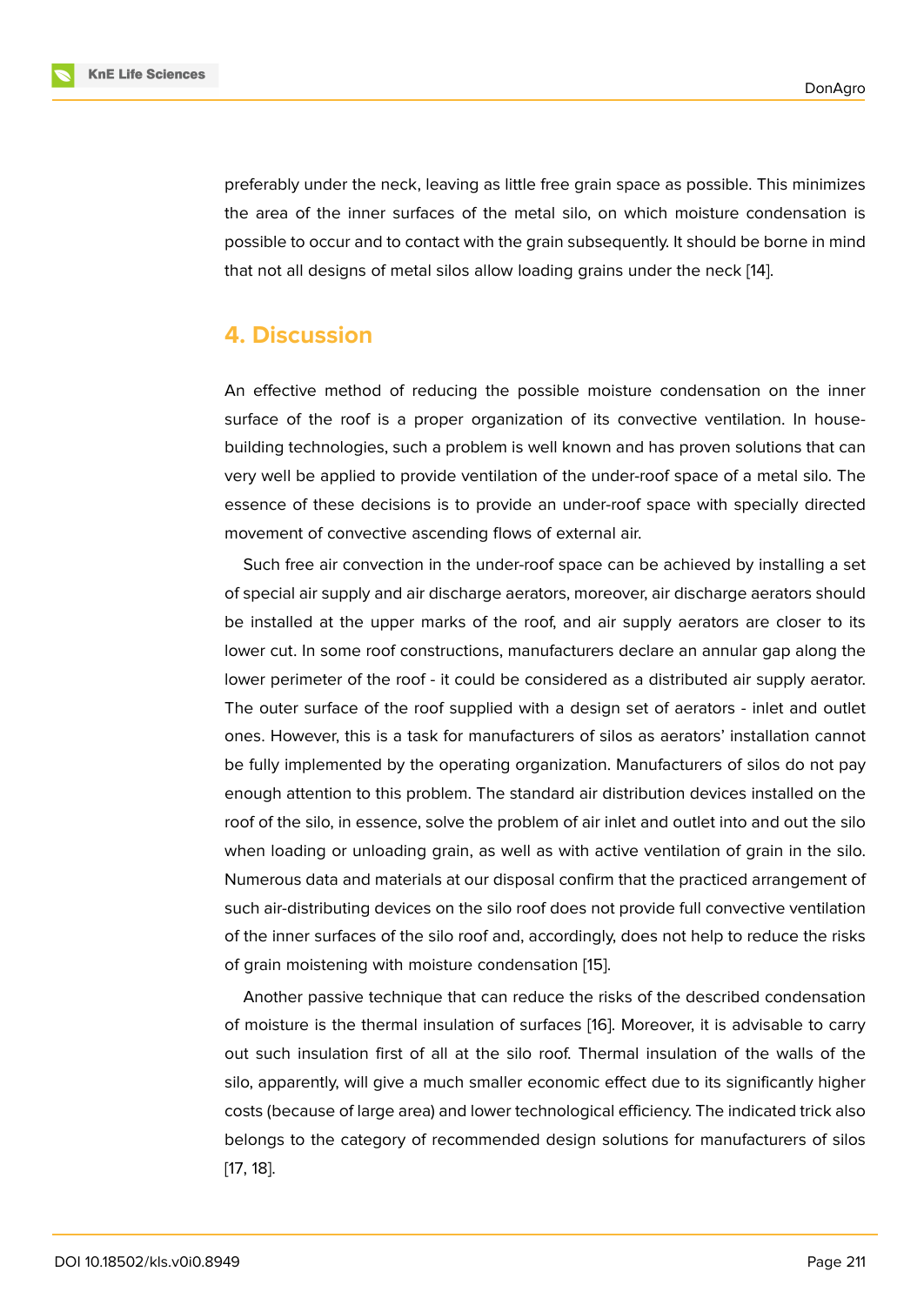

# **5. Conclusion**

Ways to improve conditions to ensure high-quality grain preservation during its longterm storage in metal silos are as follows.

1. It is necessary to load the metal silo with grains completely, preferably under the neck, leaving as little free grain space as possible.

2. It is necessary to organize properly the convective roof ventilation by installing a set of special air supply and air discharge aerators.

3. It is necessary to provide thermal insulation of the roof surface of metal silos.

4. When the values of the temperature difference of the stored grain mass in metal silos and outdoor air are less than 10°C, the specific energy costs are doubled.

# **Funding**

This work was carried out as part of the state assignment for topic No. 0585-2018-0003 "Development of the flour and cereals technology with the aim to increase the degree of raw material use and to expand the assortment by developing products of advanced processing and integrated criteria for evaluating grain and flour for its intended purpose".

### **Acknowledgement**

We greatly appreciate assistance in conducting the study of the employees of the elevator laboratory of the all-Russian Research Institute of Grain and its Processed Products (VNIIZ) - a branch of the FSBIU "Federal Food Science Center named after V.M. Gorbatiy" RAS.

# **Conflict of Interest**

The authors have no conflict of interest to declare.

### **References**

<span id="page-6-0"></span>[1] Vassiliev, V., *et al*. (2012). Impact of the 3d Flow Effects on the Silo Combustor Thermal State. *Proceedings of the ASME Turbo Expo,* pp. 881–890.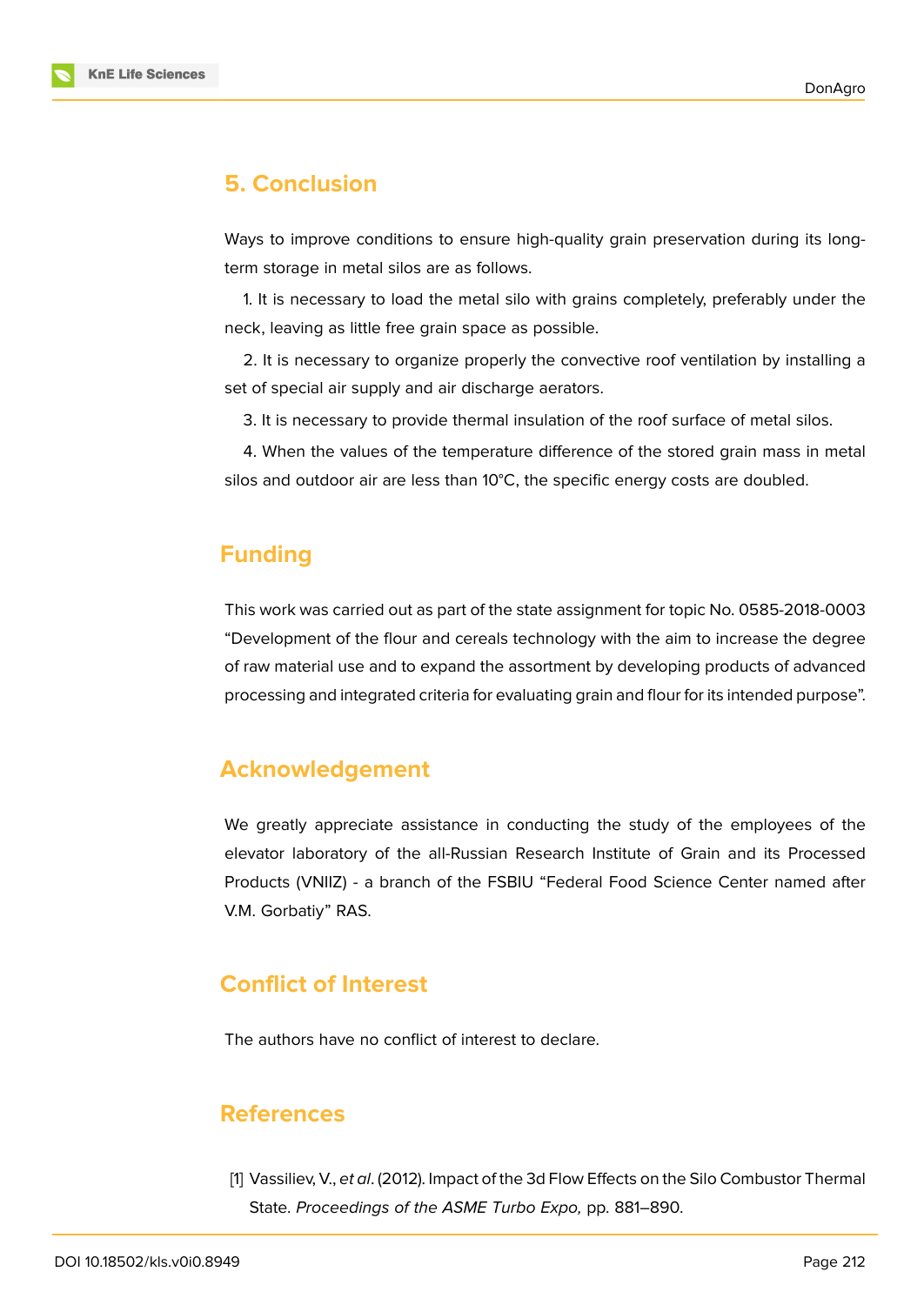

- <span id="page-7-0"></span>[2] Toffolo, M., *et al*. (2018). Microarchaeology of a Grain Silo: Insights into Stratigraphy, Chronology and Food Storage at Late Bronze Age Ashkelton. *Journal of Archaeological Science*, pp. 177–188.
- <span id="page-7-1"></span>[3] Bonner, M. and Alavanja, M. (2017). Pesticides in Human Health and Food Security. *Food and Energy Security*, vol. 6 issue 3 pp. 89–93.
- <span id="page-7-2"></span>[4] Davies, W. and Ribaut, J. (2017). Stress Resilience in Crop Plants. Strategic Thinking to Address Local Food Production Problems. *Food and Energy Security*, vol. 6 issue 1 pp. 12–18.
- <span id="page-7-3"></span>[5] Pollock, C. (2016). Sustainable Farming: Chasing a Mirage? vol. 5 issue 4 *Food and Energy Security*, pp. 205–209.
- <span id="page-7-4"></span>[6] Cervelin, B., *et al*. (2017). A Computer Model for Particle-Like Simulation in Broiler Houses Computers and Electron. *Computers and Electronics in Agriculture* vol. 141 pp. 1–14.
- [7] Oates, M., *et al*. (2017). Low Cost Sunlight Analyser and Data Logger Measuring Radiation Computers and Electron. *Computers and Electronics in Agriculture*, vol. 141 pp. 38–48.
- [8] Gilmore, C., *et al*. (2017). Industrial Scale Electromagnetic Grain Bin Monitoring *Computers and Electronics in Agriculture*, vol. 136 pp. 210–220.
- <span id="page-7-5"></span>[9] García-Nieto, P., *et al*. (2017). Modeling Pressure Drop Produced by Different Filtering Media in Microirrigation Sand Filters using the Hybrid ABC-MARS-Based Approach, MLP Neural Network and M5 Model Tree *Computers and Electronics in Agriculture*, vol. 139 pp. 65–74.
- <span id="page-7-6"></span>[10] Huang, Y. and Li, C. (2017). Real-Time Monitoring System for Paddy Environmental Information based on DC Powerline Communication Technology *Computers and Electronics in Agriculture*, vol. 134 pp. 51–62.
- [11] Stone, G. and Glover, D. (2017). Disembedding grain: Golden Rice, the Green Revolution, and heirloom seeds in the Philippines. *Agriculture and Human Values*, vol. 34 pp. 87–102.
- <span id="page-7-7"></span>[12] Bhatta, M., *et al*. (2018). Genome-Wide Association Study Reveals Novel Genomic Regions for Grain Yield and Yield-Related Traits in Drought-Stressed Synthetic Hexaploid Wheat. *International Journal of Molecular Sciences,* vol. 19(10) pp. 34- 39.
- <span id="page-7-8"></span>[13] Kechkin, I., *et al*. (2020) Dependence of Fat Acidity Value on Wheat Grain Storage Conditions. *BIO Web of Conferences*, vol. 17 issue 3 pp. 34-39.
- [14] Kechkin, I., *et al*. (2020). Management of Air Flows Inside Steel Silo During Grain Storage. *BIO Web of Conferences*, vol. 17 issue 3, pp. 22-25.